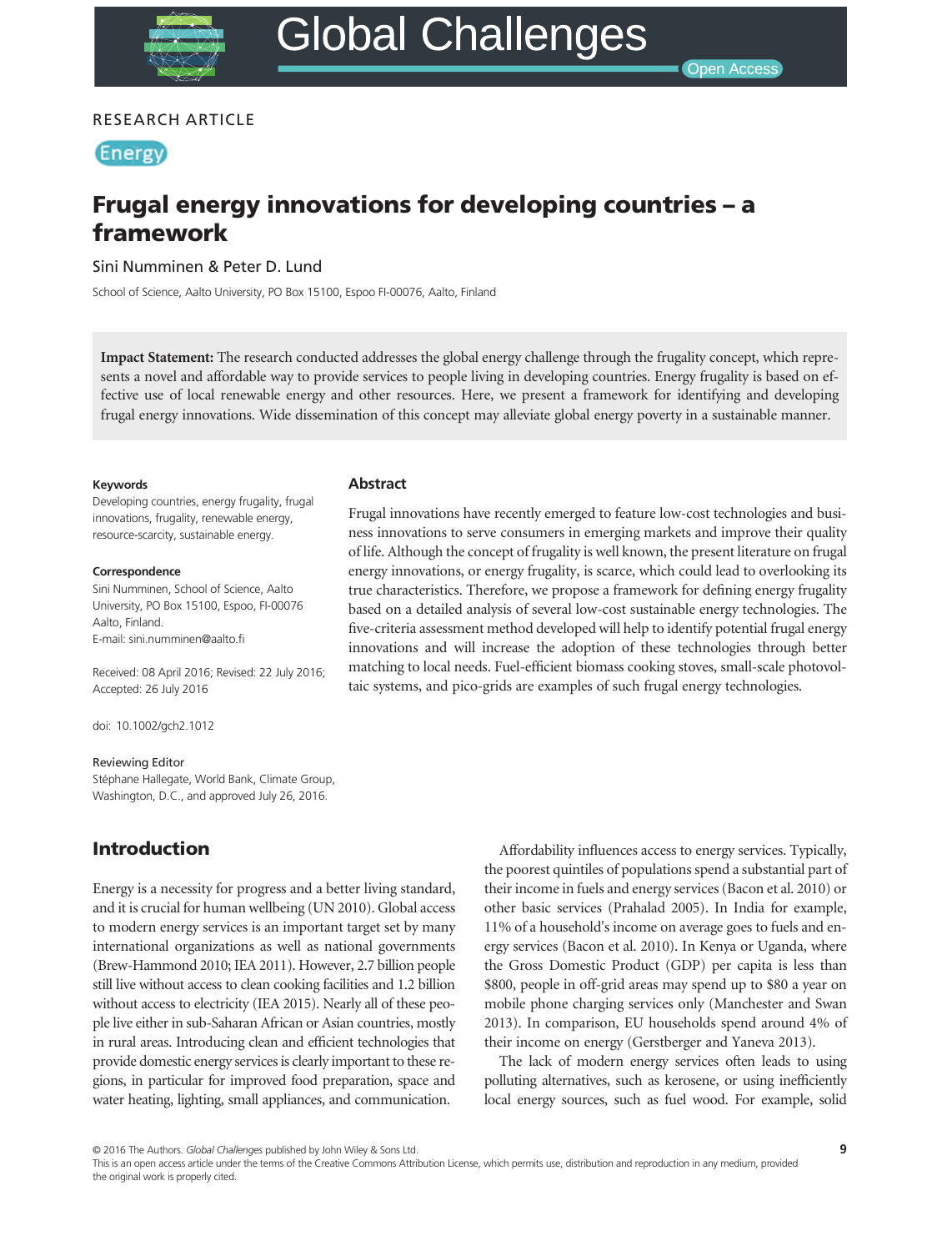

Impact Box: Over one billion people in developing countries live without any modern energy services. This study combats energy poverty through socalled frugal energy innovations, which are affordable and sustainable energy innovations for poor people. Frugal energy innovations are based on effective use of local resources and skills, and renewable energy. Energy frugality is a new concept and has not yet been well defined. In this study, we provide a framework for frugal energy innovations to better help identify and further develop these kinds of technologies in the future. The potential for energy frugality is huge and urgent, considering the challenges faced by people in less-developed countries. Indirectly, frugal energy products have a positive impact on climate change mitigation, food, water, and health issues as energy often helps to provide these services as well.

The solar photovoltaics (PV) pico-grid system of Boond Engineering & Development Pvt Ltd. in Sathara village in North India. Photo: Boond (www. boond.net)

biomass in different forms is still the main energy source for cooking and heating in Sub-Saharan Africa and South Asian regions, but its use is inefficient causing serious health problems and such environmental damage as deforestation (Sesan 2012).

Clearly, introducing modern energy technologies could significantly improve the situation (Jannuzzi and Goldemberg 2012). Local renewable electricity production, such as photovoltaics (PV) or micro-grids, is becoming viable options in developing countries (REN21 2015). Unfortunately, the adoption of different sustainable energy technologies still remains modest, calling for intensified efforts to improve the situation (IEA and World Bank 2015). One of the reasons for slow adoption may be insufficient understanding of local cultures and their institutional capacities for a pervasive adoption of new technologies (Murphy 2001; Carr 1985).

In response, several technology movements have historically been introduced along with industrialization in developing countries. The appropriate technology movement (Pattnaik and Dhal 2015) emphasized adjusting imported technologies into the local social environment. The intermediate technology movement highlighted the importance of small entrepreneurship in the transition (Schumacher 1974). When introducing modern energy services to poor communities, involvement of local entrepreneurship may better help to understand local consumer's preferences and adjust imported technology to local needs (Hansen et al. 2014).

Recently, frugal innovations have emerged to address the accessibility of new technologies in developing countries, in particular because frugal technologies have a lower purchase price than alternatives. These types of innovations involve small entrepreneurs or larger companies that succeed in overcoming the poverty gap and the lack of material resources, as well as several other practical problems in providing novel innovative solutions or services to people at the bottom of the economic pyramid (Radjou et al. 2012).

Economic constraints are, in particular, tied to the low purchasing power of consumers and the technical constraints to insufficient infrastructures. For example, the lack of reliable access to grid electricity in an Indian town motivated the development of a cheap clay fridge for food storage, which works without electricity (Praceus 2014).

The academic literature on frugal innovation is still limited, and it has mainly been discussed within the business regime. Scientific literature on frugal innovations in providing energy services is also very scarce and often focuses on case studies only (Levänen et al. 2015). The question of environmental sustainability, which is always important in the case of energy, may not have received adequate attention in this context (Brem and Ivens 2013); although, several examples demonstrate that the technologies chosen may fulfill the sustainability criteria (Basu et al. 2013).

Because of the importance of improved energy services to poor countries on the one hand, and the lack of understanding of the theoretical and practical significance of frugal innovations for energy on the other hand, this paper aims to better conceptualize frugal innovations for the energy sector including criteria for defining and characterizing such innovations. To our knowledge, such an analysis has not yet been performed. The kind of systematic approach proposed here could be beneficial for the future development and deployment of sustainable energy technologies for less developed countries, in particular to more effectively harness local resources, skills, and labor. Also, the adoption of technologies that are better connected to local know-how and conditions could address the sustainability question more efficiently than when just applying imported technology.

The paper is structured as follows. In Section 2, we briefly overview the extant literature on frugal innovations. In Section 3, we review frugal innovations in the energy sector to understand their characteristics, and based on this, sketch a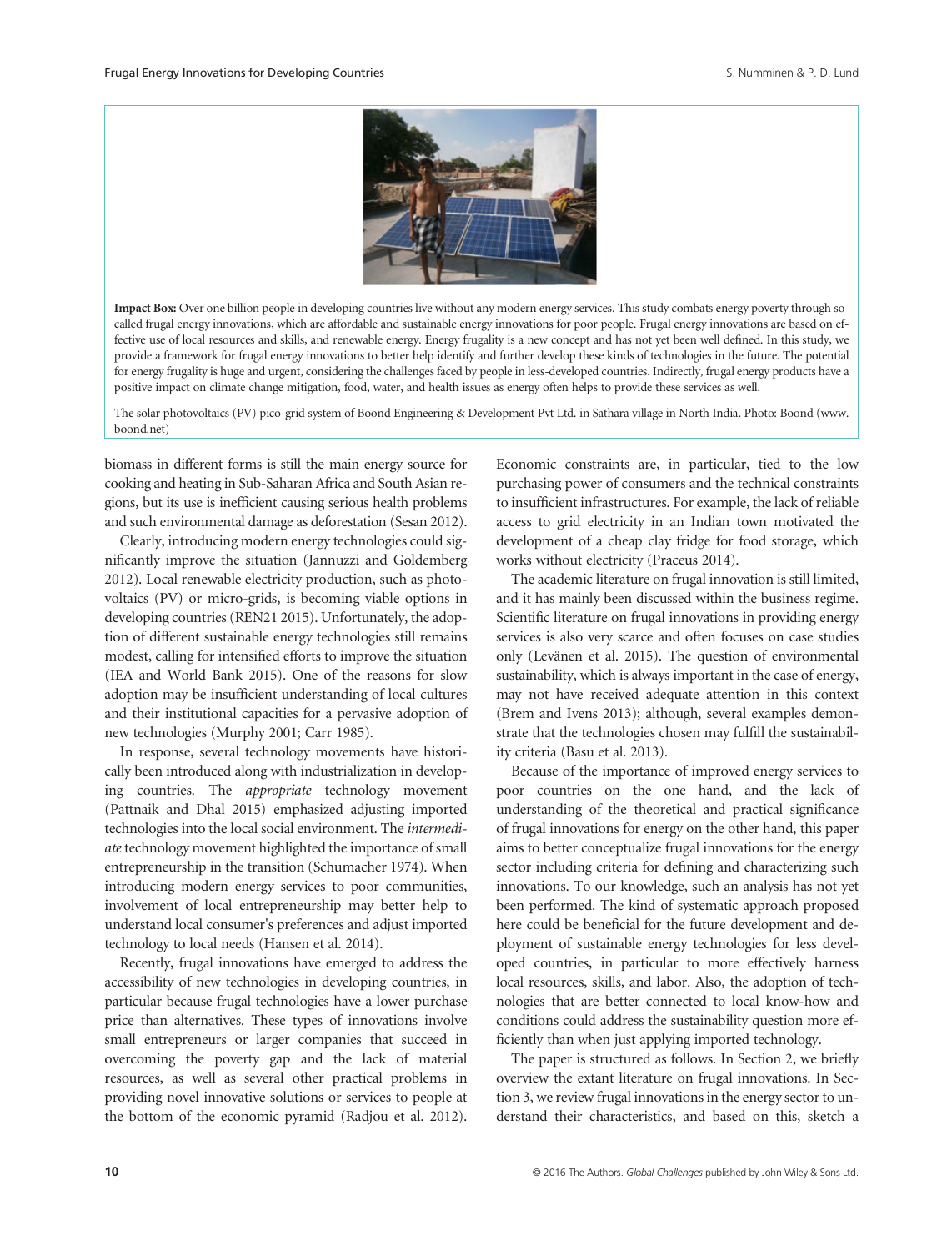framework for frugal energy innovations. In Section 4, we suggest a more detailed set of criteria for their definition. The paper ends with a discussion and conclusions.

# Frugal and Other Resource-Constrained Innovation Concepts

To understand energy frugality or frugal innovations in energy, we first look at the extant literature on frugal innovations. Mainly studied in business studies and product design, a frugal innovation refers to simple but competitive innovations that have gained a breakthrough status in an emerging market among consumers with a low purchasing power (Radjou et al. 2012). Well-known examples of frugal innovations can be found among health care or telecommunications products, for example, the portable electrocardiogram by General Electric or the robust Nokia 1100 mobile phone, which were made affordable through simplified product architectures. The Nokia 1100 with a robust and low-power design was sold for just \$15–20 and was once the best-selling mobile phone worldwide (Sehgal et al. 2010).

The core characteristics of a frugal innovation are engineering simplicity as the use of raw materials and other resources needs to be minimized, which results in lower manufacturing cost (Rao 2013). Product simplifications could lead to considerable energy savings as well; for example, simplified design and reduced size of an automated teller machine dropped the power consumption by 80% compared with a standard unit (Bound and Thornton 2012). Other important features of frugal technologies are robustness and durability, especially in products that are used in remote areas.

As the concept of frugal innovation is quite new, the theoretical framework for frugality may still need to be improved (Bhatti and Ventresca 2013) as there is sometimes conceptual overlap to other resource-scarce innovations (Cunha et al. 2014; Soni and Krishnan 2014). Frugal innovations differentiate themselves often through some novel technical feature or business model compared with just a cheaper product (Zeschky et al. 2014). Sometimes, similar products named as frugal in emerging markets are found in industrialized countries but with different purpose, for example, the portable thermocouple fridge (Tiwari and Herstatt 2012). In this case, the technical novelty is not obvious, but instead, the purpose is which was fulfilling the cold storage needs of the people in India.

It is important to note that several successful frugal innovations reported have originated from large international or multinational companies such as Haier, Lenovo, Nokia, General Electric, Tata, and Renault-Nissan. Initially, the concept of frugal engineering was raised by Renault stating that frugal innovations could be a great opportunity for successful business in emerging markets by integrating the resourceful mindset of ingenious Indian engineers into the product development processes (Sehgal et al. 2010; Radjou 2014). A frugal innovation initially designed for emerging markets may sometimes also find its way to industrialized countries, but then, it is called a reverse innovation (Govindarajan et al. 2012).

Resource-scarce innovations created by poor people themselves in their own living surroundings resemble frugal innovations. Such innovations are often called indigenous innovations (Gupta 2006) or grass-roots innovations (Kumar and Bhaduri 2014; Pattnaik and Dhal 2015). Common features of these are that local professional expertise is utilized

| Name                                        | Description                                                                                                                                 | Energy services provided                                                                           | Reason for frugality                                                                                                                         | Reference                         | Innovator                                   |
|---------------------------------------------|---------------------------------------------------------------------------------------------------------------------------------------------|----------------------------------------------------------------------------------------------------|----------------------------------------------------------------------------------------------------------------------------------------------|-----------------------------------|---------------------------------------------|
| <b>Husk</b><br>Power<br>System<br>(product) | Micro-grid where the power is made<br>of rice husk (Gupta et al. 2013)                                                                      | Lighting, charging<br>mobile phones and<br>other appliances                                        | Technical: Frugalized technology<br>producing lower product<br>manufacturing costs                                                           | (Bhatti and<br>Ventresca<br>2012) | Local<br>company                            |
| Mitticool<br>(product)                      | Refrigerator made out of clay which<br>functions without electricity. Based<br>on the cooling effect of water<br>evaporation (Praceus 2014) | Food storage                                                                                       | Lower product price (than electric<br>fridges). Frugal energy use: no<br>maintenance costs and zero energy<br>consumption. Simple technology | (Rao 2013)                        | Private<br>craftsman<br>and<br>entrepreneur |
| <b>SELCO</b><br>(company)                   | Social enterprise providing various<br>small-scale solar products for low-<br>income customers                                              | Lighting, domestic hot<br>water                                                                    | Business: Novel energy business<br>model allowing affordable energy<br>services for the poor                                                 | (Radjou<br>et al. 2012)           | Local<br>company                            |
| Boond<br><b>LTD</b><br>(company)            | Energy access company providing<br>various small-scale renewable energy<br>products for low-income customers                                | Lighting, charging<br>mobile phones and<br>other appliances (pico-<br>grids). Food<br>preparations | Business: Networked energy business<br>model for sales and customer support<br>in Indian villages                                            | (Urpelainen<br>and Yoon<br>2014)  | Local<br>company                            |

Table 1. Four cases of energy services defined as frugal innovations in literature.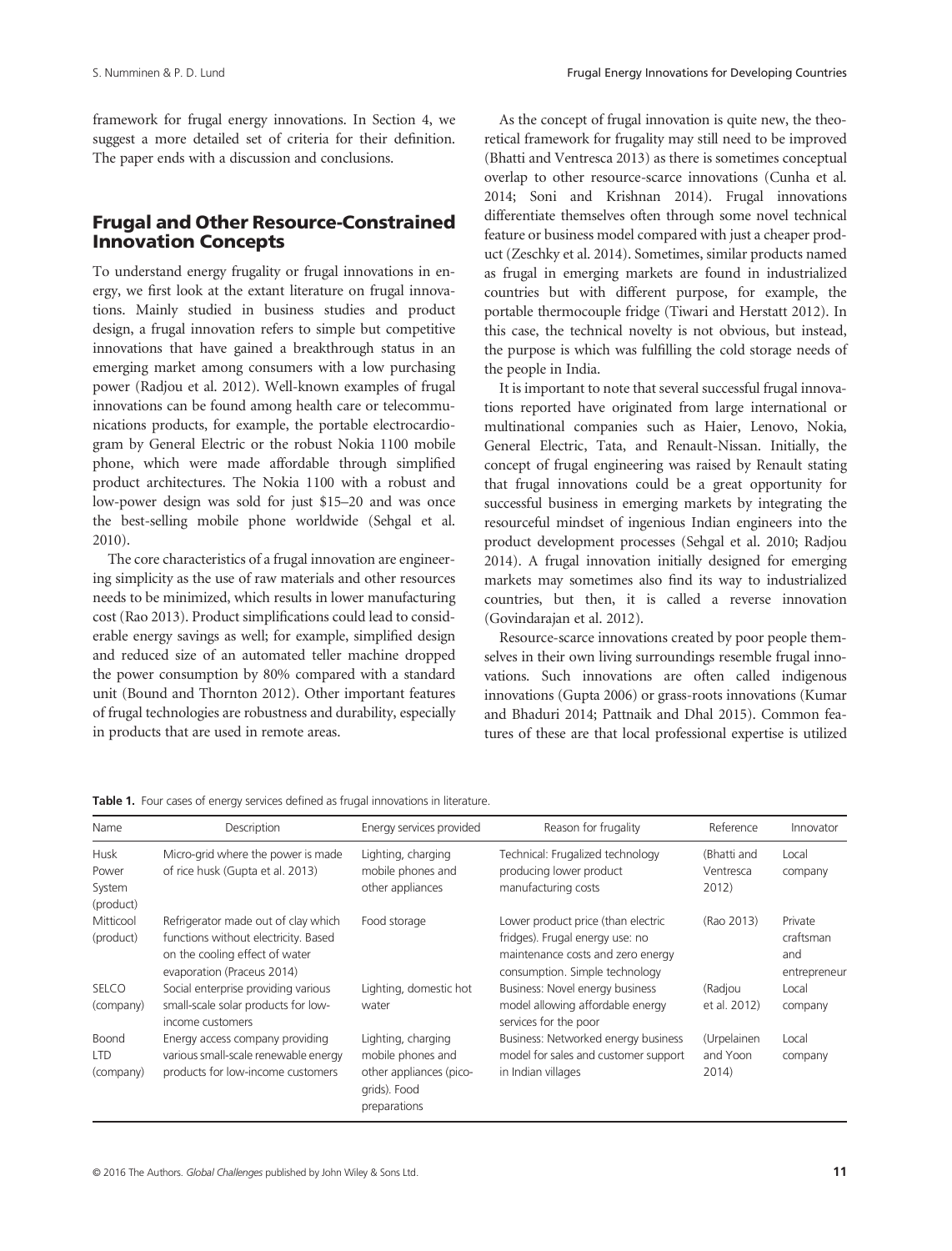to modify or improve the product, and they enable a service delivery at a much lower price. For example, using a bicycle for water pumping or constructing a wind turbine from recycled materials (Kamkwamba 2010).

Frugal innovations by definition serve the underserved populations in developing countries (Gupta 2011; Radjou et al. 2012), but only few analyses have been made on the societal appropriateness of different frugal technologies in the environments where they are being used (Levänen et al. 2015). This applies to energy as well.

## Analysis of Possible Frugal Innovations in Energy

Next, we analyze several low-cost technology innovations in the energy sector to better understand their frugal

| Name                                          | Description                                                                                                                                                   | Energy<br>services<br>provided                                                | Reference                                | Details for frugal<br>product<br>architecture                                                                                                                 | Relation to local<br>energy use and the<br>society                                                                                                                                     | Innovator                                                                      | Country                       |
|-----------------------------------------------|---------------------------------------------------------------------------------------------------------------------------------------------------------------|-------------------------------------------------------------------------------|------------------------------------------|---------------------------------------------------------------------------------------------------------------------------------------------------------------|----------------------------------------------------------------------------------------------------------------------------------------------------------------------------------------|--------------------------------------------------------------------------------|-------------------------------|
| Cookit                                        | Semi-<br>concentrating solar<br>cooker ideal for<br>off-grid areas with<br>high solar<br>insolation                                                           | Food<br>preparation                                                           | (SCInet 2015)                            | Simple and robust<br>design: only<br>cardboard,<br>aluminum foil and<br>glue required                                                                         | Minimal costs. Local<br>manufacturing<br>possible without<br>advanced skills and<br>tools                                                                                              | Non-profit<br>organization                                                     | <b>USA</b><br>(international) |
| Energy<br>made in<br>Uganda                   | Locally<br>manufacturable<br>and serviceable<br>robust solar home<br>system                                                                                   | Lighting,<br>charging<br>mobile<br>phones<br>and other<br>small<br>appliances | (Barbosa and<br>Petersen 2013)           | Simple electronics<br>and the PV system<br>design                                                                                                             | Project employs local<br>people in<br>manufacturing<br>centers. The battery<br>type chosen is widely<br>available in Uganda                                                            | Collaborative<br>project of a<br>university and<br>a community<br>organization | US & UG                       |
| Barefoot<br>college                           | Training semi-<br>literate villagers<br>"solar mamas"<br>from all around the<br>world to<br>manufacture,<br>install and<br>maintain solar<br>lighting systems | Lighting,<br>charging<br>mobile<br>phones<br>and other<br>small<br>appliances | (Ashden<br>Awards 2003);<br>(Panda 2015) | Simple electronics<br>and the PV system<br>design                                                                                                             | Depends on the<br>success in setting up<br>and running the<br>manufacturing centers<br>of "solar mamas" in<br>their home countries                                                     | Non-<br>governmental<br>organization<br>(NGO)                                  | IN & global                   |
| Liter of<br>Light<br>(Day)                    | Light source                                                                                                                                                  | Lighting                                                                      | (World Habitat<br>Awards 2014)           | Robust product<br>design. Needed is a<br>PET bottle, water<br>and some fastening<br>materials                                                                 | Minimal costs. Local<br>manufacturing<br>possible without<br>advanced skills or<br>tools. Suitable for<br>informal settlements                                                         | <b>NGO</b>                                                                     | PH                            |
| Open-<br>source<br>wind<br>turbine            | Locally<br>manufacturable<br>wind turbine,<br>several designs                                                                                                 | Lighting.<br>Electricity<br>for small<br>and<br>medium-<br>size<br>appliances | (Piggott 2001)                           | Simplified turbine<br>design. Certain<br>parts, such as<br>wooden blades, can<br>be made of locally<br>available materials                                    | Affordable electricity.<br>Local manufacturing<br>possible in workshops<br>equipped with basic<br>tools                                                                                | Private<br>innovator                                                           | UK&<br>international          |
| Thermo-<br>siphon<br>solar<br>water<br>heater | Modular solar<br>thermal water<br>heater                                                                                                                      | Domestic<br>hot water                                                         | (Weiss and<br>Schwarzmüller<br>2001)     | Solar thermal<br>technologies are<br>robust by nature:<br>absorber is made of<br>thin copper sheet<br>metal, copper pipes<br>and coated with<br>solar varnish | Affordability: saves<br>expensive electricity<br>typically used for<br>water heating in<br>Zimbabwe. Local<br>manufacturing possi-<br>ble in workshops<br>equipped with basic<br>tools | International<br>research and<br>development<br>cooperation<br>project         | <b>ZI &amp; AT</b>            |

Table 2. Examples of locally manufactured and frugally engineered technologies for household-level energy use.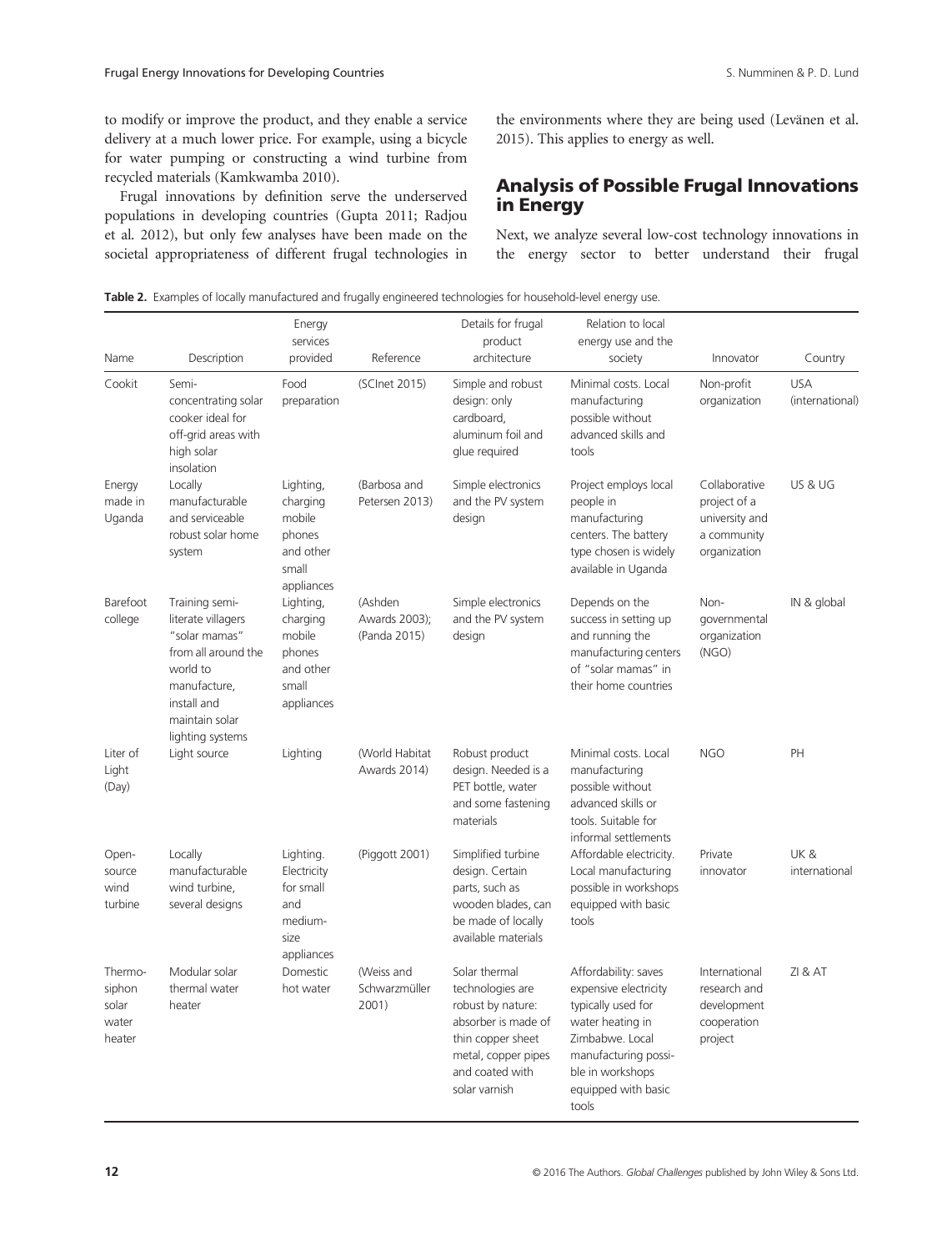characteristics and to provide evidence for defining the framework for frugal energy innovations later in Section 4.

We start by analyzing four cases in Table 1, which have been defined in literature as frugal energy innovations (strong evidence). Basing on this, we extract their common characteristics. Finally in Tables 2 and 3, we analyze further technology examples from the perspectives of sustainability and local appropriateness.

The analyses will follow a common framework shown in Figure 1 to identify energy frugality or features linked to it outgoing from the basic definition of frugal innovations.

Energy frugality as a concept has several implications as a result of the surrounding material and economic scarcities. Essentially, the lack of resources leads to designing technologies and products according to material-saving frugal engineering principles, as presented by Rao (2013). In energy production, use of locally available energy sources is preferred, because they often are more affordable. In addition, economic constraints may result in thrifty and sparing uses of energy and in energy efficiency.

## Analysis of potential frugal energy innovations

We found in existing literature a few technological innovations in the energy sector that were defined as frugal innovations by the authors. These innovations, which are shown in Table 1, relate to food preparation and storage and household lighting. All examples in Table 1 are from India, which may be because the discourse on frugality is strongest there.



Figure 1. Process leading to energy frugality.

Bhatti and Ventresca (2012) defined Husk Power System in Table 1 as a frugal innovation because the technology can be produced with lower manufacturing costs because of frugal technical redesign, such as manufacturing the distribution grid insulation poles from bamboo instead of iron. The energy business has succeeded in bringing significantly more affordable electricity to the poor villages in India, which relied earlier on kerosene and diesel (Ashden Awards 2011a; Gupta et al. 2013).

The business dimension of energy frugality is highlighted by SELCO Solar Light Pvt Ltd. and Boond Engineering & Development Pvt Ltd., who deliver small-scale solar electricity products for the poor in India, both being awarded for their achievements (Ashden Awards 2009; Economic Times 2014). Frugality relates here especially to the ability of these companies to carry out successful business models enabling low-income consumers to purchase solar products. Both Boond (Urpelainen and Yoon 2014) and SELCO (Radjou et al. 2012) also arrange financial services for their customers with local banks.

While Solar Home Systems for private households is a standard technology, also the technical product development

Table 3. Examples of frugally designed biomass stoves.

| Name                                                  | Description                                                                                                 | Reference                              | Frugal architecture details                                                                                                                                              | Relation with local energy<br>uses and the society                                                                                                       | Innovator                                                                                 | Country            |
|-------------------------------------------------------|-------------------------------------------------------------------------------------------------------------|----------------------------------------|--------------------------------------------------------------------------------------------------------------------------------------------------------------------------|----------------------------------------------------------------------------------------------------------------------------------------------------------|-------------------------------------------------------------------------------------------|--------------------|
| Kenya Ceramic<br>Jiko (KCJ) Stove                     | The most well-<br>known example of<br>a fuel efficient<br>biomass cooking<br>stove                          | (Opole<br>1988)                        | Minimizing the stove ceramic<br>liner size leads to a thrifty use of<br>local raw material (clay).<br>Claddings made of leftover<br>metal parts from large<br>industries | Significant savings in<br>household biomass<br>expenditure compared to<br>open fire. Elements<br>manufacturing and assembly<br>by local small industries | Project by the<br>Kenyan govern-<br>ment and aid<br>organizations                         | KN                 |
| Upesi stove                                           | A simplified and<br>more affordable<br>version of the<br>Kenya Ceramic<br>Jiko, targeted for<br>rural areas | (Flavin<br>and Aeck<br>2004)           | Further simplification by<br>removal of few metal parts                                                                                                                  | More affordable purchase<br>price (than KCJ), while the<br>same price of the energy<br>service (cooking)                                                 | Project by the<br>Kenyan govern-<br>ment, aid orga-<br>nizations and<br>women's<br>groups | KN                 |
| Toyola Energy<br>Ltd "coalpot"<br>stoves              | Producing and<br>selling fuel efficient<br>charcoal stoves                                                  | (Ashden<br>Awards<br>2011 <sub>b</sub> | Robust and simple design,<br>similar to KCJ stove                                                                                                                        | Significant savings in<br>Small enterprise<br>household biomass<br>expenditure. Elements<br>manufacturing and assembly<br>by local small industries      |                                                                                           | GH                 |
| Thermoelectric<br>cook stove<br>"Nicaragua<br>energy" | Cook stoves for<br>impoverished<br>communities of<br>Nicaragua                                              | (Horman<br>et al.<br>2013)             | Robust and simple design.<br>Small thermoelectric couple<br>improves the combustion<br>efficiency                                                                        | Affordable energy service<br>(customers to save a month's<br>salary on fuel in Nicaragua)                                                                | Product design<br>project of a<br>university                                              | <b>NI &amp; US</b> |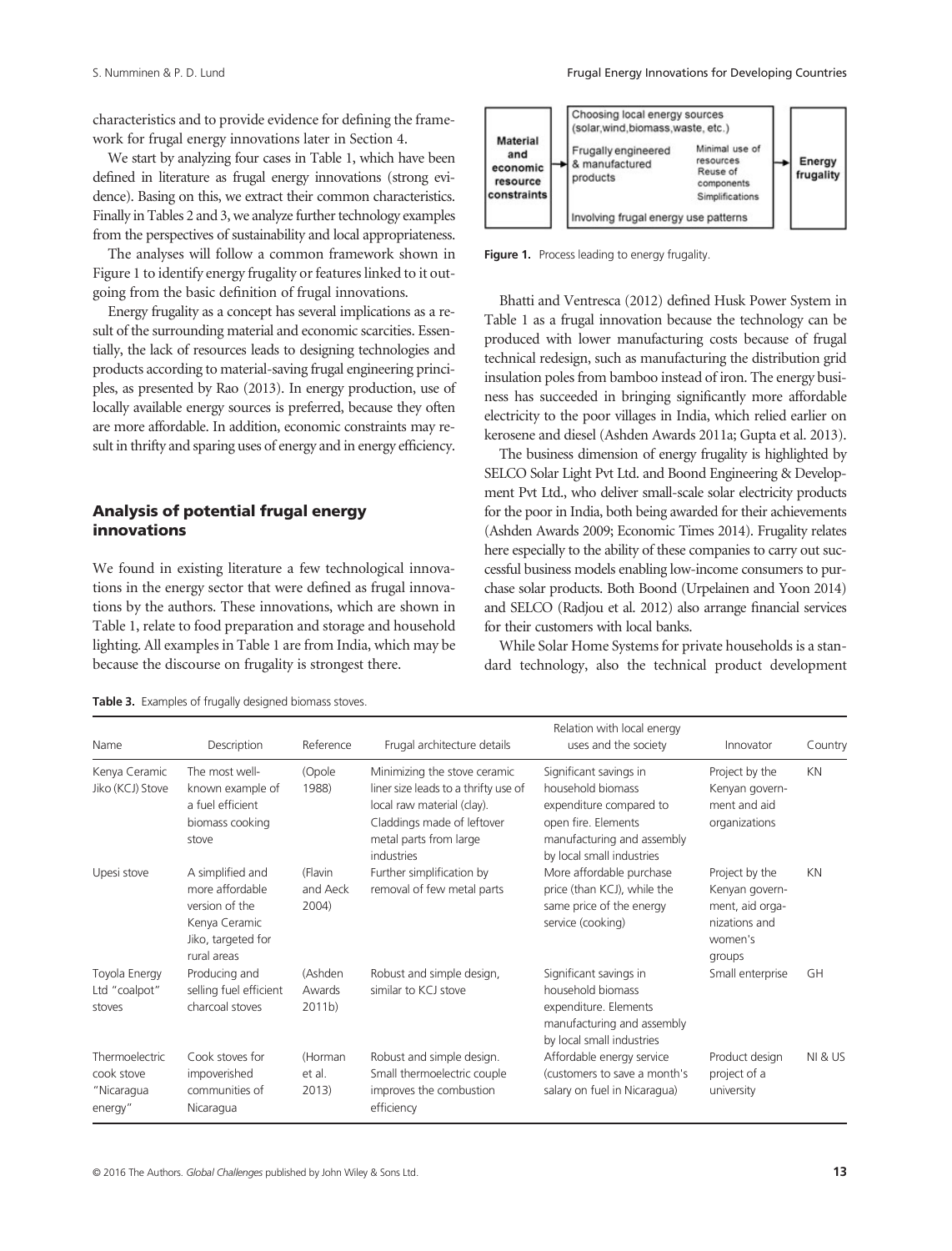work of these companies could deserve a closer look. Boond has developed another kind of innovation, the solar pico-grid, which is a small micro-grid that connects 5–50 households into a direct current distribution grid. The households are provided with a couple of LED light bulbs (à 3W), a mobile phone charging device, and a fan and a TV in the case of larger grids (Kumar 2014). In every household, there is a frugally designed energy meter (Fig. 2) displaying the instantaneous consumption of energy and the availability of energy credits that are purchased in advance in a pre-payment manner (Fig. 3).

Smart monitoring of the energy consumption on household level is an interesting feature of energy frugality. As a matter of fact, the prepaid model is an integral feature in many new micro-grids in India (Fatima and Srivastava 2014) because it fits the unstable income of the consumers better than a post-paid system.

Generally, the innovations in Table 1 help low-income families to save in their energy expenditure, but the comparison with existing alternatives is not always straightforward as shown in the following. For example, the price of electricity from a solar pico-grid (D'Agostino et al. 2016) can be compared with the costs of kerosene (Jain and Ramji 2016), if lighting is the main purpose. A customer in Uttar Pradesh, India, is typically charged 100 INR/kWh  $(1 \text{INR} = $0.015)$ for the pico-grid electricity, which leads to a monthly bill of 140 INR for the lighting and mobile phone charging service (including three lamps). A simple payback analysis based on the investment cost (D'Agostino et al. 2016) and a 5-years cycle yields a monthly cost of 158 INR. For comparison, with kerosene lamps (5 h/day), using the 2015 kerosene prices and accounting for the government subsidies gives a monthly cost of 118–148 INR (Jain and Ramji 2016). In reality, many



Figure 3. The pre-payment dongle of a pico-grid for charging the solar credits.



Figure 2. Energy meter of a pico-grid is an example of a frugal solar component.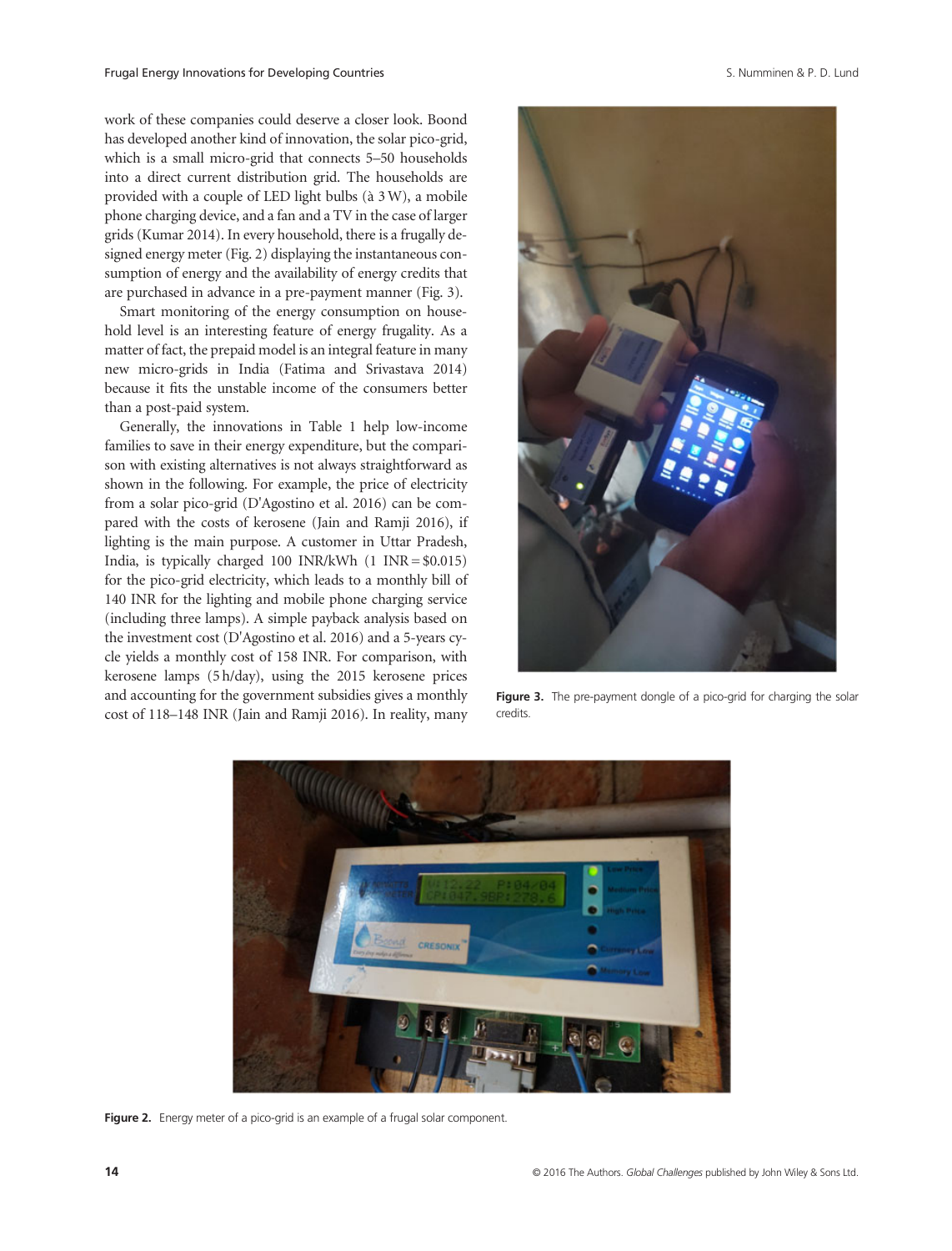rural areas in India do not enjoy of subsidized kerosene prices because of leakages in the national distribution system (Rao 2012), which would lead up to 175–250 INR.

Another difficulty in the comparison arises from the different service levels; for example, LED light bulbs provide significantly higher illuminance level than kerosene lamps (Mills 2016); that is, two LED lamps could possibly offer the same service as three kerosene lamps. In addition, the pico-grid provides other services such as mobile phone charging. It also avoids health hazards typical to kerosene burning. Accounting for all these benefits and the previous price comparison speaks for the solar pico-grid as an economic alternative.

Mainly because of the small size of the systems provided, technologies in Table 1 enable just basic energy services for lighting or mobile phone charging and not energy-intensive services such as cooking. The sizing is also a trade-off between income and service costs. In the pico-grid, the instantaneous power per household is limited to 30W, which is a result of the delicate optimization of the small energy system. Also other kinds of demand-side management strategies have been implemented, for example, limiting the power availability to evenings (Boait 2014), a feature of micro-grids by another solar entrepreneur, Mera Gao Power, whose customers are among the most marginalized in northern India (Urpelainen 2016). Energy frugality may not only be about an energy producing technology, but it could also enhance lower energy consumption both in the supply and demand side.

## Analysis of low-cost and local energy innovations

Next, we picked six further cases of sustainable energy innovations used in emerging countries, not all of them defined as frugal technologies in the documentation, but which may include frugal aspects. We chose technologies for householdlevel energy use from different countries based on two important criteria for frugal energy technologies: 1) energy delivery at an affordable price and 2) technology design based on frugal product design principles. Also, the technologies should have been successfully employed locally. However, we excluded typical community development projects such as micro-hydro power as well as pure import of technology. Private grass-root innovations were also left out because of lacking technical information. We restrict ourselves to renewable energy sources, which have a strong link to sustainable development.

The list of energy innovations chosen is shown in Table 2. We observed that the technical simplicity often enables local manufacturing, either in workshops (wind turbines and solar systems) or even at home (small lighting units and solar cookers). In some cases, a couple of components and parts need to be ordered from outside; but generally, the designs rely on standardized and low-cost components that are

available nearly all around the world (e.g., PET bottles, aluminum foil, basic electronic components, and cardboard), which has been found characteristic to frugally engineered products (Rao 2013). The panel style solar cooker (SCInet 2015) and the simple light source (World Habitat Awards 2014) can be manufactured with only a couple of dollars all around the world. After the initial investment, the energy service is available for nearly zero costs.

Energy made in Uganda is a project by the Frugal Innovation Lab of Santa Clara University for training of local people to manufacture and maintain simple solar home systems, thus targeting the affordability and locality of energy services (Barbosa and Petersen 2013; Energy Made in Uganda 2016). Barefoot College is another example of an initiative to educate and employ people in developing countries to manufacture small solar PV systems (Ashden Awards 2003). The specific potential of these two initiatives is that they do not only offer a technology but also involve the long-term technical sustainability aspect. Lacking maintenance infrastructures and the lack of spare parts and the consequent system failures have been found to be a widespread problem with small PV systems in developing countries (Díaz et al. 2013), (Nieuwenhout et al. 2001), (Kumar et al. 2000). Strengthening of local manufacturing capabilities may respond to this.

As a matter of fact, the so-called do-it-yourself philosophies are connected to frugal innovation (Reardon 2013; Banerjee 2015). Wind turbine blades, for example, can be made out of local wood material, if glass fiber is not available (Latoufis et al. 2015). Locally manufactured technologies, such as wind turbines, could actually have a considerable potential for the local economies in low-income countries (Leary et al. 2012) linked to local employment and education. Often, a basic level of education only is required to manufacture frugal energy technologies.

As bioenergy in different forms is readily available in most developing countries (Karekezi 2002) and cooking is a major energy service, we also analyzed a set of biomass stoves to understand their possible frugal aspects. Table 3 lists four case stoves chosen. By nature, the stoves are simple and based on local technology, which could link them to frugal energy innovations. Some of the stoves could be even manufactured in workshops (Opole 1988); also, very energy-efficient stoves have been developed, for example, the Kenyan Ceramic Jiko could save up to 50% of the fuel compared with open fire (Kammen 2000).

Frugality, as described in Figure 1, is demonstrated by these stoves both at the product design side as well as at the user side. Manufacturing of the KCJ and Upesi stoves can be achieved with local and recycled materials; the stove ceramic liner sizes are designed so that only the minimum amount of clay material is needed for insulation (Opole 1988). Initially, discarded metal drums from Nairobi's industries have been used as the metal claddings. At the energy user side, the stoves significantly contribute to the fuel saving and hereby to the reduction in household energy expenditures.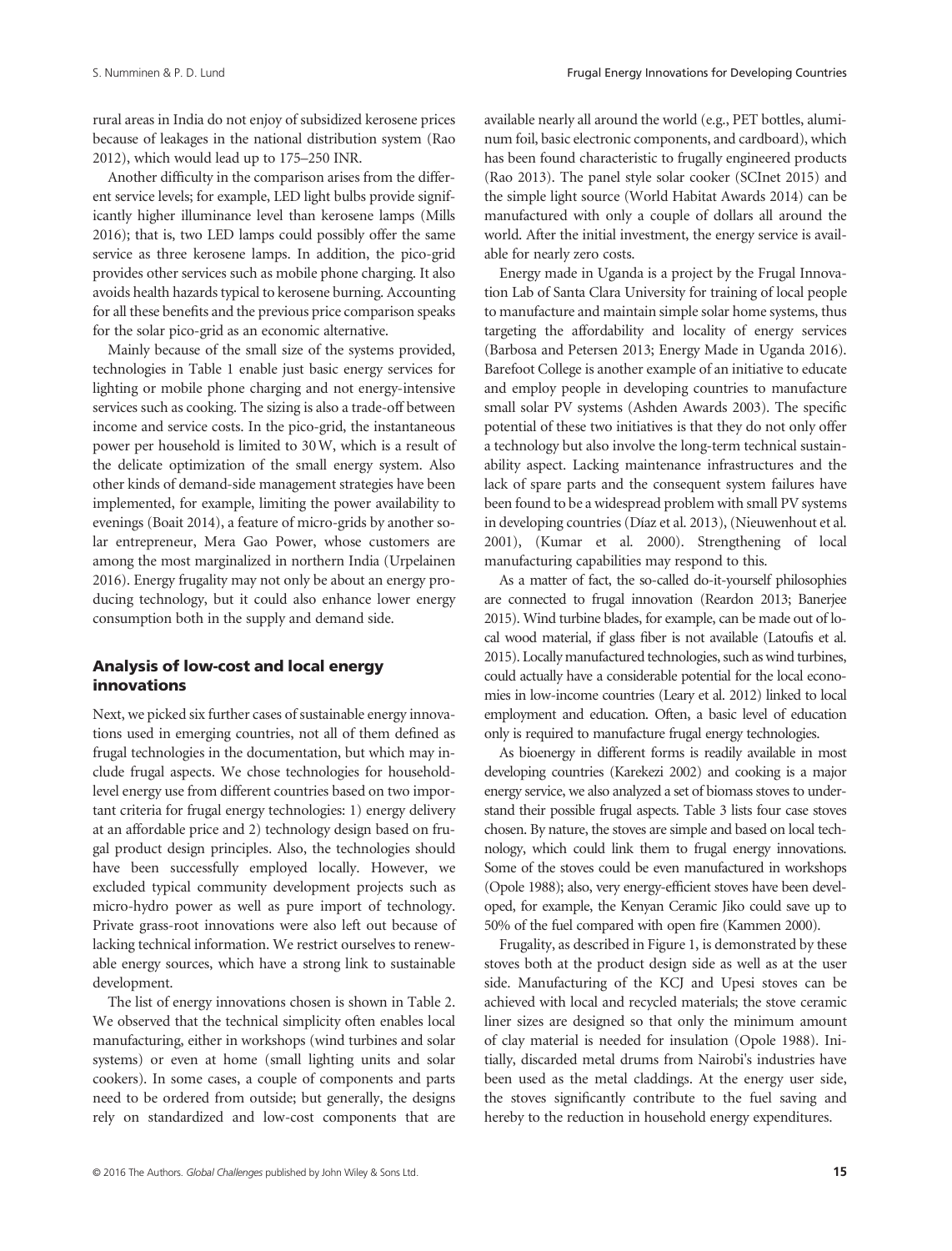## Setting Criteria for Frugal Energy

Based on the analyses in the previous Section, we next elaborate a proposal for key criteria to define frugal energy technology to provide affordable and sustainable energy for lowincome households in developing countries.

Starting with the product architecture, a frugal energy technology is manufactured with minimal use of resources, and the technical design contains simplifications either in component or system levels. This should enforce that a more affordable product will result. The product design also incorporates inherent functionality (Rao 2013). The durability of the technology is a quality issue that needs special consideration, as the up-front investments and payback times may be considerable to people in poverty. Therefore, a rugged and persistent design (Basu et al. 2013) will be important to avoid a too-short product lifetime (Ashden Awards 2011c).

The organizational questions related to operations and maintenance are important as well. The installation, operation, and maintenance of frugal power systems may require skilled personnel. For example in the case of PV systems, although the PV panel is almost maintenance-free, the battery unit may require frequent maintenance to ensure long-term user satisfaction. Involving local skills for these kinds of services means local employment.

An important criterion to be set relates to sustainability, both in social and environmental contexts. These aspects have been highlighted less in the existing literature on frugal innovations. A sustainable energy solution makes use of the local and renewable energy sources and is also socially sustainable regarding the local culture and its habits in energy use preferences. For example, introducing a modern energy supply system may not automatically make families willing to switch away from traditional cooking (Murphy 2001).

Table 4 summarizes these criteria for frugal innovation in energy. Curiously, frugal energy technologies also

Table 4. Criteria for frugal and sustainable technologies providing energy services.

| Comments                                |
|-----------------------------------------|
| Minimal use of resources                |
| Simplified design                       |
| Durability                              |
| Low-cost product                        |
| Provision of a more affordable energy   |
| service                                 |
| Socially fit for local user preferences |
| Skills available for operation and      |
| maintenance                             |
| Use of local renewable energy sources   |
| Recycled materials                      |
| Avoiding harmful substances             |
| Efficient energy use and behavior       |
| Modest energy output level              |
|                                         |

demonstrate aspects of energy efficiency from the end user's side. Frugal ways of using energy mean modest output levels, and they mean a variety of ways for energy conservation, such as temporal limitations of power availability at times of energy shortage. The connection of energy frugality with energy efficiency shall be subject to further studies.

## Discussion and Conclusions

Frugal innovations try to overcome the poverty gap by providing affordable products and services for people in developing countries and emerging economies. In this paper, we discuss the concept of frugal energy innovations and present a framework for defining these. We employed a two-stage analysis of frugal technologies providing small-scale energy services for low-income consumers. First, a set of energy service technologies that have already been characterized as frugal innovations was investigated. It was found that the key frugality aspects were affordable energy services and a simplified technology design. Because of scarcity of literature on frugal innovations, the second set of examples was collected on affordable and sustainable energy technologies. Finally, a set of criteria for frugal and sustainable energy innovation was elaborated.

Fuel-efficient biomass cooking stoves, small-scale PV systems, pico-grids, and other locally manufactured technologies are good examples of frugal energy technologies. The affordability is a central criterion for energy frugality, and it should preferably be viewed at the energy service level as technology may provide a service to a larger community than just for a single household, and in long-term. Affordability differs from the pure price of technology, which because of lower manufacturing costs of a frugal innovation directly lead to a lower purchasing price and thus better accessibility. Finally, we proposed a five-criteria framework to define energy frugality, covering affordability, frugal engineering, frugal energy use pattern, local appropriateness, and sustainability.

By definition, a frugal innovation addresses the needs of the poor. As frugal energy innovations often involve quite low power levels targeted to satisfy the basic needs only, for example, through off-grid and stand-alone energy applications, an important question will be if these innovations could become mainstream energy options or would they rather represent temporary solutions only. Technically the scale-up would be easy, including direct current micro-grids that can be enlarged to provide power for additional households and hamlets in the nearby regions (Madduri et al. 2013). Micro-grids, in general, are becoming an important energy solution in remote areas in many developing countries because they can complement severe gaps in national power distribution systems (Palit and Bandyopadhyay 2016). For the energy service companies, however, the most modest power consumption levels of the cost-conscious low-income customers make it a challenging business (D'Agostino et al. 2016). Therefore, reaching large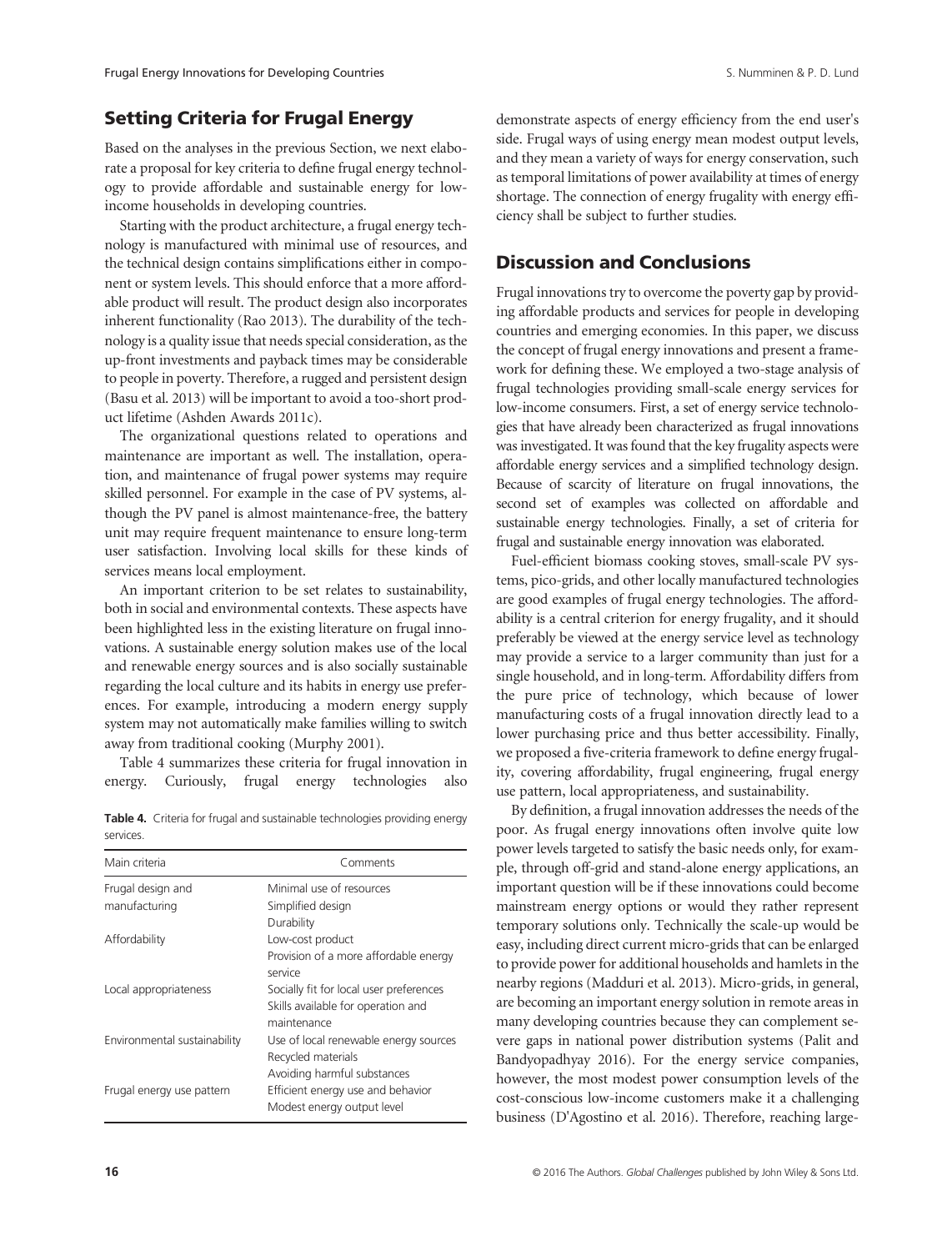scale impact with the smallest off-grid PV systems may be difficult without external financial support.

Recognizing that the existing literature of frugal energy innovations is very limited, future work on analyzing them could be well motivated, as these may include new information on frugality and functionality of technologies. Energy may also indirectly be present in other fields such as in agriculture or telecommunications, which could offer interesting implications for energy frugality, and may thus also deserve a closer look.

# Acknowledgments

The authors wish to thank the Finnish Technology and Innovation Agency (TEKES) for financing through the New Global Project and Mr Rustam Sengupta (CEO, Boond Engineering & Development Pvt Ltd.) for providing technical information on the pico-grid.

# Conflict of Interest

The authors declare no conflict of interest.

#### References

- Ashden Awards, 2003. Case study summary: The Barefoot College, India [WWW Document]. URL [https://www.ashden.org/](https://www.ashden.org/files/Barefoot%20college%20summary.pdf)files/ [Barefoot%20college%20summary.pdf](https://www.ashden.org/files/Barefoot%20college%20summary.pdf) (accessed 2.2.16).
- Ashden Awards, 2009. Case study summary: SELCO Solar Pvt Ltd, India [WWW Document]. URL [https://www.ashden.org/](https://www.ashden.org/files/SELCO%20full_0.pdf)files/ [SELCO%20full\\_0.pdf](https://www.ashden.org/files/SELCO%20full_0.pdf) (accessed 9.17.15).

Ashden Awards, 2011a. Case study summary: Husk Power Systems India [WWW Document]. URL [https://www.ashden.org/](https://www.ashden.org/files/Husk%20winner.pdf)files/ [Husk%20winner.pdf](https://www.ashden.org/files/Husk%20winner.pdf) (accessed 12.17.15).

- Ashden Awards, 2011b. Case study summary Toyola Energy Limited Ghana [WWW Document]. URL [http://www.ashden.org/](http://www.ashden.org/files/Toyola%20winner.pdf) fi[les/Toyola%20winner.pdf](http://www.ashden.org/files/Toyola%20winner.pdf) (accessed 1.15.16).
- Ashden Awards, 2011c. Case study summary ToughStuff International UK and Africa [WWW Document]. URL [http://www.](http://www.ashden.org/files/ToughStuff%20winner.pdf) ashden.org/fi[les/ToughStuff%20winner.pdf](http://www.ashden.org/files/ToughStuff%20winner.pdf) (accessed 1.15.16).

Bacon, R., Bhattacharya, S., Kojima, M., 2010. Expenditure of Lowincome Households on Energy: Evidence from Africa and Asia. The World Bank, Washington D.C., USA.

Banerjee, P., 2015. Frugal Innovation, in: Wiley Encyclopedia of Management. John Wiley & Sons, Ltd.

- Barbosa, J., Petersen, K.. Energy Made in Uganda. A locally manufacturable and Serviceable Solar Home System. Project presentation. Santa Clara University. School of Engineering, 2013.
- Basu, R.R., Banerjee, P.M., Sweeny, E.G., 2013. Frugal innovation: core competencies to address global sustainability. Journal of Management for Global Sustainability 1, 63–82.

Bhatti, Y.A., Ventresca, M.. How Can "Frugal Innovation" Be Conceptualized? (SSRN Scholarly Paper No. ID 2203552). Social Science Research Network, Rochester, NY, 2013.

Bhatti, Y.A., Ventresca, M.. The Emerging Market for Frugal Innovation: Fad, Fashion, or Fit? (SSRN Scholarly Paper No. ID 2005983). Social Science Research Network, Rochester, NY, 2012.

Boait, P.J., 2014. Demand Management for Off-Grid Electricity Networks, in: Bhattacharyya, S.C., Palit, D. (Eds.), Mini-Grids for Rural Electrification of Developing Countries. Springer International Publishing, Green Energy and Technology, pp. 135–144.

- Bound, K., Thornton, I.W., 2012. Our Frugal Future: Lessons from India's Innovation System. Nesta, London.
- Brem, A., Ivens, B., 2013. Do Frugal and reverse innovation foster sustainability? Introduction of a conceptual framework. Journal of Technology Management for Growing Economies 4, 31–50.
- Brew-Hammond, A., 2010. Energy access in Africa: challenges ahead. Energy Policy, Greater China Energy: Special Section with regular papers 38, 2291–2301. DOI[:10.1016/j.enpol.2009.12.016.](http://dx.doi.org/10.1016/j.enpol.2009.12.016)
- Carr, M. (Ed), 1985. Introduction, in: The AT Reader: Theory and Practice in Appropriate Technology. Intermediate Technology Publ, London, pp. xiii–xvi.
- Cunha, M.P.E., Rego, A., Oliveira, P., Rosado, P., Habib, N., 2014. Product innovation in resource-poor environments: three research streams. Journal of Product Innovation Management 31, 202–210. DOI[:10.1111/jpim.12090.](http://dx.doi.org/10.1111/jpim.12090)
- D'Agostino, A.L., Lund, P.D., Urpelainen, J., 2016. The Business of Distributed Solar Power: A Comparative Case Study of Centralized Charging Stations and Solar Microgrids. Wiley Interdisciplinary Reviews: Energy and Environment, doi:[10.1002/](http://dx.doi.org/10.1002/wene.209) [wene.209.](http://dx.doi.org/10.1002/wene.209)
- Díaz, P., Arias, C.A., Gomez-Gonzalez, M., Sandoval, D., Lobato, R., 2013. Solar home system electrification in dispersed rural areas: a 10-year experience in Jujuy, Argentina. Progress in Photovoltaics: Research and Applications 21, 297–307. DOI[:10.1002/pip.1181.](http://dx.doi.org/10.1002/pip.1181)
- Economic Times. Boond raises Series A from Opes Impact Fund and Ennovent Circle [WWW Document]. The Economic Times, 2014. URL [http://articles.economictimes.indiatimes.com/2014-](http://articles.economictimes.indiatimes.com/2014-08-21/news/53073094_1_energy-solutions-investment-areas) [08-21/news/53073094\\_1\\_energy-solutions-investment-areas](http://articles.economictimes.indiatimes.com/2014-08-21/news/53073094_1_energy-solutions-investment-areas) (accessed 2.2.16).
- Energy Made in Uganda. Energy Made in Uganda. Nsamizi center for solar devices. [WWW Document], 2016. URL [https://](https://energymadeinuganda.wordpress.com) [energymadeinuganda.wordpress.com/](https://energymadeinuganda.wordpress.com) (accessed 7.12.16).
- Fatima, M., Srivastava, A., 2014. A review on microgrid: architecture, model and existing ventures in India. International Journal of Enhanced Research in Science Technology & Engineering 3, 242–247.
- Flavin, C., Aeck, M.H., 2004. Energy for development. The Potential Role of Renewable Energy in Meeting the Millennium Development Goals (Paper prepared for the REN21 Network). Worldwatch Institute, Washington, D.C., USA.
- Gerstberger, C., Yaneva, D.. Household consumption expenditure national accounts [WWW Document]. Eurostat Statistics explained, 2013. URL [http://ec.europa.eu/eurostat/statistics-ex](http://ec.europa.eu/eurostat/statistics-explained/index.php/Household_consumption_expenditure_-_national_accounts)[plained/index.php/Household\\_consumption\\_expenditure\\_-](http://ec.europa.eu/eurostat/statistics-explained/index.php/Household_consumption_expenditure_-_national_accounts) [\\_national\\_accounts](http://ec.europa.eu/eurostat/statistics-explained/index.php/Household_consumption_expenditure_-_national_accounts) (accessed 2.2.16).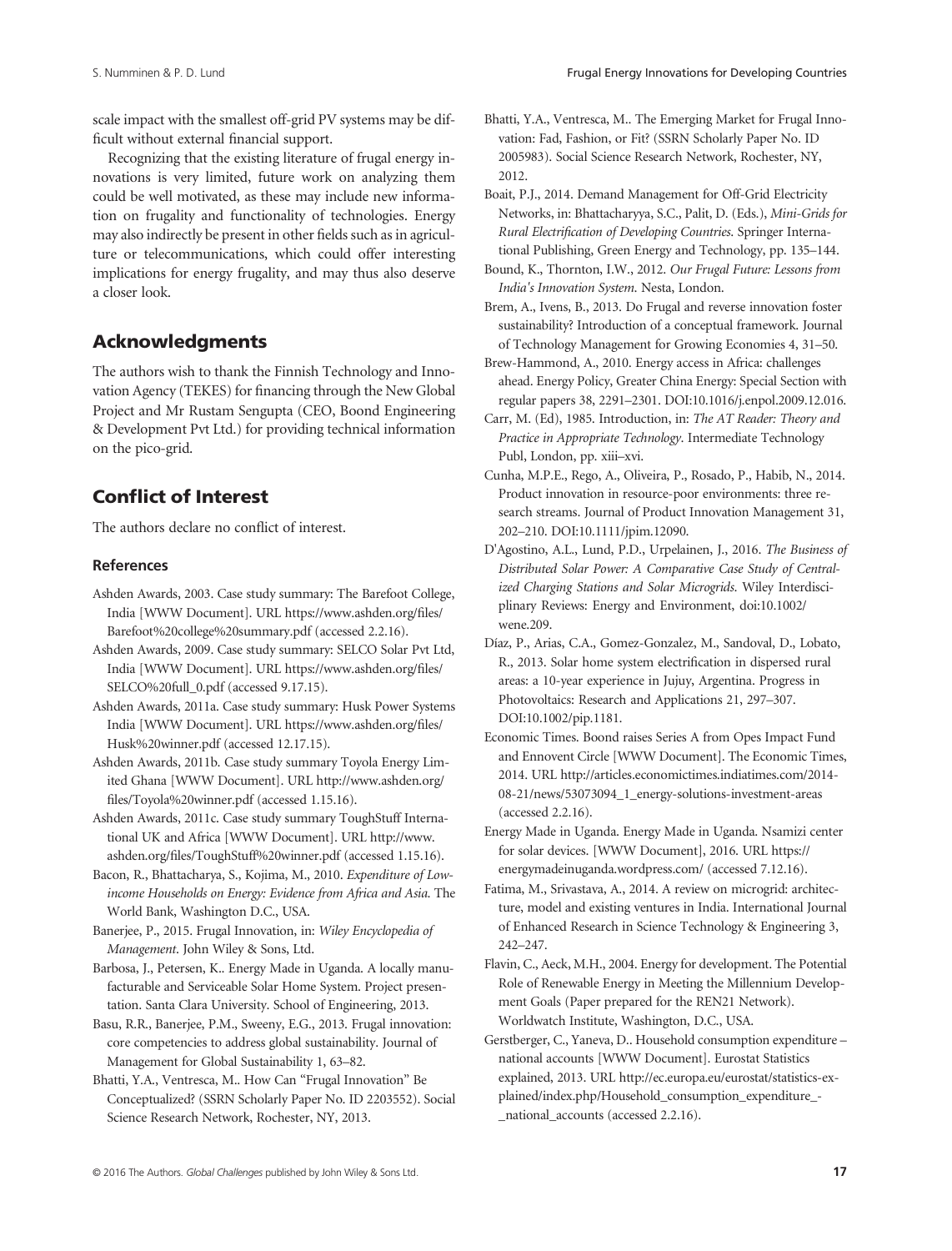Govindarajan, V., Trimble, C., 2012. Reverse Innovation: Create Far From Home, Win Everywhere. Harvard Business Review Press, Boston, Massachusetts.

Gupta, A.K., 2006. From sink to source: the Honey Bee Network documents indigenous knowledge and innovations in India. Innovations: Technology, Governance, Globalization 1, 49–66.

Gupta, R., Pandit, A., Nirjar, A., Gupta, P., 2013. husk power systems: bringing light to rural India and tapping fortune at the bottom of the pyramid. Asian Journal of Management Cases 10, 129–143. DOI:[10.1177/0972820113493690.](http://dx.doi.org/10.1177/0972820113493690)

Gupta, V.P., 2011. "Frugal Innovation" The new masters of management. (From "Jugaad" To Frugal Innovation) [WWW Document]. URL [http://www.indianmba.com/Faculty\\_Column/](http://www.indianmba.com/Faculty_Column/FC1283/fc1283.html) [FC1283/fc1283.html](http://www.indianmba.com/Faculty_Column/FC1283/fc1283.html) (accessed 10.14.15).

Hansen, U.E., Pedersen, M.B., Nygaard, I.. Review of Solar PV market development in East Africa (No. 12), UNEP Risø Centre Working Paper. UNEP Risø Centre Technical University of Denmark, 2014.

Horman, C., Lee, M., Wagner, M.. Thermoelectric cookstove. Mechanical Engineering of Santa Clara University, 2013.

IEA, 2011. Energy for all. Financing access for the poor, in: Special Early Excerpt of the World Energy Outlook 2011. International Energy Agency, Paris, France.

IEA, 2015. World Energy Outlook 2015. International Energy Agency, Paris, France.

Jain, A., Ramji, A., 2016. Reforming Kerosene Subsidies in India: Towards Better Alternatives. The International Institute for Sustainable Development (IISD), Winnipeg, Manitoba, Canada.

Jannuzzi, G.D.M., Goldemberg, J., 2012. Has the situation of the "have-nots" improved? WENE 1, 41–50. DOI[:10.1002/wene.20.](http://dx.doi.org/10.1002/wene.20)

Kamkwamba, W., 2010. The Boy Who Harnessed the Wind: A Memoir. London: HarperCollins.

Kammen, D.M., 2000. Research, Development and Commercialisation of the Kenya Ceramic Jiko (KCJ), in: Methodological and Technological Issues in Technology Transfer. Cambridge University Press, Cambridge, UK, p. Section III (Case Studies): Case study I.

Karekezi, S., 2002. Renewables in Africa—meeting the energy needs of the poor. Energy Policy 30, 1059–1069.

Kumar, H., Bhaduri, S., 2014. Jugaad to grassroot innovations: understanding the landscape of the informal section innovations in India. African Journal of Science, Technology, Innovation and Development 6, 1–10. DOI[:10.1080/](http://dx.doi.org/10.1080/20421338.2014.895481) [20421338.2014.895481.](http://dx.doi.org/10.1080/20421338.2014.895481)

Kumar, S., Bhattacharya, S.C., Augustus Leon, M., 2000. A Survey on PV Systems and Accessories in Asia, in: World Renewable Energy Congress VI. Pergamon, Oxford, pp. 860–863.

Kumar, V.. Lighting Up Lives. Boond Engineering is using solar solutions to bring electricity to villages in central India [WWW Document]. Outlook Business, 2014. URL [http://www.](http://www.outlookbusiness.com/specials/good-businesses_2014/lighting-up-lives-1518) [outlookbusiness.com/specials/good-businesses\\_2014/lighting](http://www.outlookbusiness.com/specials/good-businesses_2014/lighting-up-lives-1518)[up-lives-1518](http://www.outlookbusiness.com/specials/good-businesses_2014/lighting-up-lives-1518) (accessed 2.9.16).

Latoufis, K.C., Pazios, T.V., Hatziargyriou, N.D., 2015. Locally manufactured small wind turbines: empowering communities for sustainable rural electrification. IEEE Electrification Magazine 3, 68–78. DOI[:10.1109/MELE.2014.2380073.](http://dx.doi.org/10.1109/MELE.2014.2380073)

Leary, J., While, A., Howell, R., 2012. Locally manufactured wind power technology for sustainable rural electrification. Energy Policy 43, 173–183. DOI[:10.1016/j.enpol.2011.12.053.](http://dx.doi.org/10.1016/j.enpol.2011.12.053)

Levänen, J., Hossain, M., Lyytinen, T., Hyvärinen, A., Numminen, S., Halme, M., 2015. Implications of frugal innovations on sustainable development: evaluating water and energy innovations. Sustainability 8, 4. DOI:[10.3390/su8010004.](http://dx.doi.org/10.3390/su8010004)

Madduri, P.A., Rosa, J., Sanders, S.R., Brewer, E.A., Podolsky, M.. Design and verification of smart and scalable DC microgrids for emerging regions, in: 2013 IEEE Energy Conversion Congress and Exposition, 2013; 73–79. doi[:10.1109/ECCE.2013.6646683](http://dx.doi.org/10.1109/ECCE.2013.6646683)

Manchester, S.C., Swan, L.G., 2013. Off-grid mobile phone charging: an experimental study. Energy for Sustainable Development 17, 564–571. DOI[:10.1016/j.esd.2013.10.003.](http://dx.doi.org/10.1016/j.esd.2013.10.003)

Mills, E., 2016. Identifying and reducing the health and safety impacts of fuel-based lighting. Energy for Sustainable Development 30, 39–50. DOI[:10.1016/j.esd.2015.11.002.](http://dx.doi.org/10.1016/j.esd.2015.11.002)

Murphy, J.T., 2001. Making the energy transition in rural east Africa: is leapfrogging an alternative? Technological Forecasting and Social Change 68, 173–193. DOI[:10.1016/S0040-1625\(99\)](http://dx.doi.org/10.1016/S0040-1625(99)00091-8) [00091-8.](http://dx.doi.org/10.1016/S0040-1625(99)00091-8)

Nieuwenhout, F.D.J., van Dijk, A., Lasschuit, P.E., van Roekel, G., van Dijk, V.a.P., Hirsch, D., Arriaza, H., Hankins, M., Sharma, B. D., Wade, H., 2001. Experience with solar home systems in developing countries: a review. Progress in Photovoltaics: Research and Applications 9, 455–474. DOI:[10.1002/pip.392.](http://dx.doi.org/10.1002/pip.392)

Opole, M., 1988. Case study 14. Improved Charcoal Stoves Programme, Kenya, in: The Greening of Aid: Sustainable Livelihoods in Practice. Earthscan publications LTD, London, UK, pp. 118–123.

Palit, D., Bandyopadhyay, K.R., 2016. Rural electricity access in South Asia: is grid extension the remedy? A critical review. Renewable and Sustainable Energy Reviews 60, 1505–1515. DOI:[10.1016/j.rser.2016.03.034.](http://dx.doi.org/10.1016/j.rser.2016.03.034)

Panda, R.K.. Solar mamas engineer energy security | The Hindu Business Line [WWW Document], 2015. URL [http://www.](http://www.thehindubusinessline.com/news/variety/solar-mamas-engineer-energy-security/article6794274.ece) [thehindubusinessline.com/news/variety/solar-mamas-engineer](http://www.thehindubusinessline.com/news/variety/solar-mamas-engineer-energy-security/article6794274.ece)[energy-security/article6794274.ece](http://www.thehindubusinessline.com/news/variety/solar-mamas-engineer-energy-security/article6794274.ece) (accessed 2.3.16).

Pattnaik, B.K., Dhal, D., 2015. Mobilizing from appropriate technologies to sustainable technologies based on grassroots innovations. Technology in Society, Technological Futures 40, 93–110. DOI:[10.1016/j.techsoc.2014.09.002.](http://dx.doi.org/10.1016/j.techsoc.2014.09.002)

Piggott, H.. PMG construction manual. Scoraig Wind Electric, 2001.

Praceus, S., 2014. Methodology, in: Consumer Innovation at the Base of the Pyramid, Forschungs-/Entwicklungs-/Innovations-Management. Springer Fachmedien Wiesbaden, Wiesbaden, Germany, pp. 65–85.

Prahalad, C.K., 2005. The Fortune at the Bottom of the Pyramid: Eradicating Poverty through Profits. Pearson Education, Inc. Publishing as Prentice Hall, Upper Saddle River, New Jersey, USA.